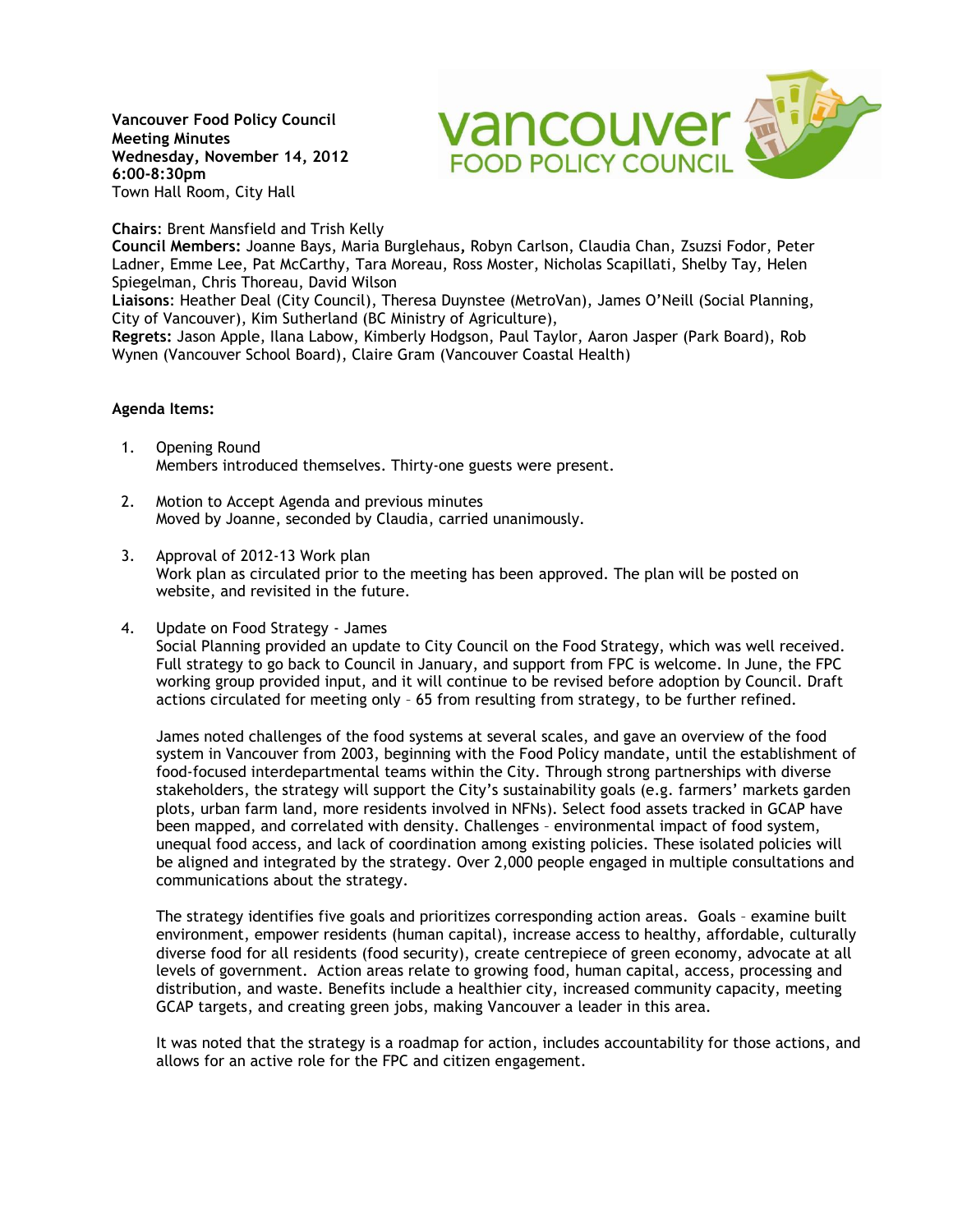Discussion points

- Policy for urban farms working with technical team, will make policy move after strategy has passed. May consider increase in number of hives/hens to increase urban farm gate sales.
- Community incubator community kitchens will need infrastructure to allow for commercial sales, distinction will need to be made between community/commercial ventures.
- Engagement of industrial food sector encouraged.
- Urban farming actions encompass input and recommendations from previous discussions
- Farmers markets access wording may be clarified ("support" provision of water or PROVIDE water…), and could include targets.
- Stronger links to rural areas and MetroVan encouraged and to be made explicit.  $\bullet$
- Local food procurement/advocacy not just for the City but with/for other partners. Recommendation to make linkages with other municipalities and levels of government more explicit given dependence on a vibrant peri-urban zone that is currently threatened.
- Food waste need to look at food recovery/rescue and food waste reduction, especially in the  $\bullet$ home. Food hubs don't allow for distribution of recovered food.
- Recognize that FPC exists and provides input.
- Opportunity to include all areas that City is involved with, including signage issues related to interim farmers markets policy.
- Community food markets defined as smaller farmers markets with access to healthy food, typically for vulnerable populations. Definitions will be in food strategy.
- Indicators some actions have metrics associated but capacity within the City does not exist to track information. Contract may be considered to work with local organizations to collect information.
- 5. Keeping the Just in "Just and Sustainable": Exploring How Food Assets Can Support a Just Food System

## Theme follows on last meeting.

Diane Collis – comes from collective lens, and works with community kitchens toward just food systems, one that includes everyone in the system, from food consumers to food citizenship. Biodiversity and agriculture, diverse human voices, and human capital create resilience. Privilege exists in the food system, and community kitchens create leadership, shifting power and giving voice to different populations. The FPC can work with diverse residents in the NFNs and neighbourhood houses, with more focus on anti-racism.

Stephanie Lim – from Collingwood NH, reflects on language used around "just, sustainable, local" food systems. "Local" food may not be inherently just or sustainable, may impact on the social sustainability of cultural food traditions, and can imply ignorance on parts of the population. We need to think carefully about words used and what they mean to diverse groups and how to be more inclusive.

Scott Rowe - New Hope Cuisine Program (food rescue program). Program driven by stats – 40% of food is wasted, 30% of waste is organic in MetroVan. Commercial food system is broken and doesn't connect like natural food system (pay to bring food in, and to throw it out). By rescuing food that cannot be sold from retailers and wholesalers, the program saves 70% and composts 30% of the food picked up. This is done in 2 stages – firstly by sharing with other organizations and then by processing some for those who can't prepare food for themselves. Can provide chef training, compost to local gardens. Advice - start where you are, use what is available, do the best you can.

- 6. Roundtable Discussion
	- Inclusivity in new initiatives it was suggested to begin with where people are at and get them to talk in a safe space, then build on that knowledge to come together on common values.